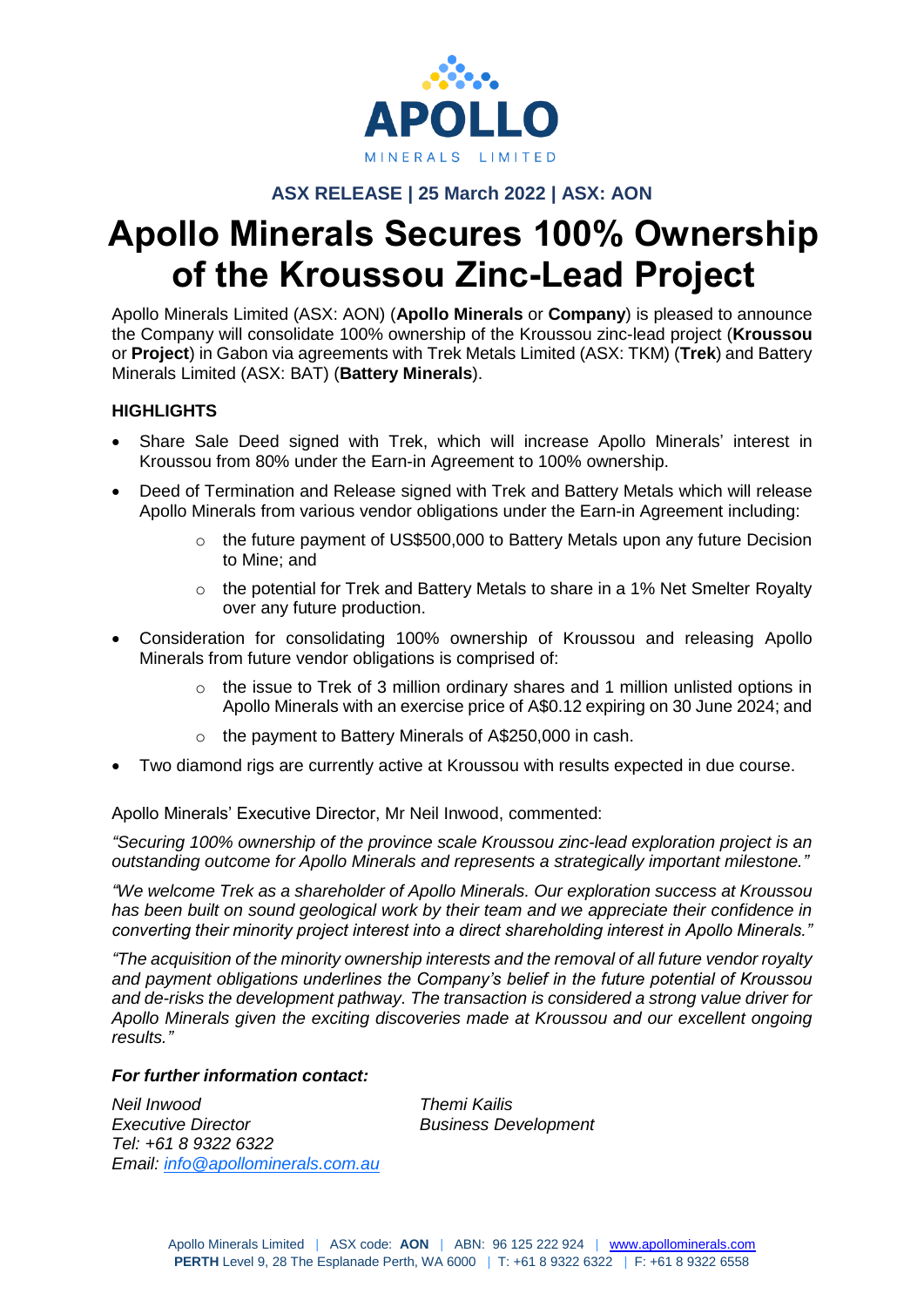

## **EARN-IN AGREEMENT**

Apollo Minerals previously entered into an agreement with Trek in September 2019 pursuant to which the Company has earned an 80% interest in Kroussou (**Earn-in Agreement**) (*see ASX Announcement dated 3 September 2019*). The commercial terms of the Earn-in Agreement required the Company to spend a total of \$4 million to earn the 80% interest in the Project.

Following Apollo Minerals earning an 80% interest in Kroussou, both Trek and Apollo Minerals were required to contribute to expenditure on a pro rata basis to maintain their respective interest in the Project. If a party did not contribute their respective proportions of expenditure, their interest in the Project would be diluted and if any party diluted below 10%, their interest would automatically convert to a 1% Net Smelter Royalty.

The terms also included various other rights and obligations including the requirement for Apollo Minerals to assume Trek's obligation to make a payment of US\$500,000 to Battery Minerals (the previous owner of the Project) upon any Decision to Mine at Kroussou.

The conditions precedent to the Earn-in Agreement included receiving a valid Mining Convention and any other approvals required from the Gabon Government relating to Apollo Minerals assuming control of the Project. All conditions precedents were met in May 2020 with the Gabon Government awarding Apollo Minerals a Mining Convention and approving the change of control of the Project (*see ASX Announcement dated 11 May 2020*).

Apollo Minerals recently satisfied the various expenditure milestones to move to an 80% ownership interest in Kroussou and, as previously announced, had commenced negotiations with Trek and Battery Minerals to accelerate and consolidate the Company's ownership interest in the Project.

#### **SHARE SALE DEED**

Under the terms of a share sale deed entered into between Apollo Minerals, Trek and their relevant subsidiaries (**Share Sale Deed**), Apollo Minerals will acquire all of the shares in Select Exploration, the wholly owned subsidiary of Trek which indirectly holds ownership of Kroussou.

In consideration for acquiring 100% of the shares in Select Exploration, Apollo Minerals will, subject to shareholder approval, issue the following securities to Trek (and/or its nominees) (together, the **Consideration Securities**):

- 3,000,000 fully paid ordinary shares in Apollo Minerals (**Shares**); and
- 1,000,000 unlisted options exercisable at A\$0.12 each on or before 30 June 2024.

Completion is conditional on satisfaction (or waiver) of the following conditions precedent by 30 September 2022 (**End Date**):

- Apollo Minerals' shareholders approving the issue of the Consideration Securities to Trek;
- no breach of the Share Sale Deed by the parties (other than Apollo Minerals) occurring; and
- no material adverse change occurring in respect of Select Exploration or the Project.

The Share Sale Deed includes other customary terms and conditions for an agreement of this nature.

A general meeting of the Company will be held to approve the issue of the Consideration Securities to Trek and a notice of meeting will be sent to shareholders in due course with the general meeting expected to be held in May 2022.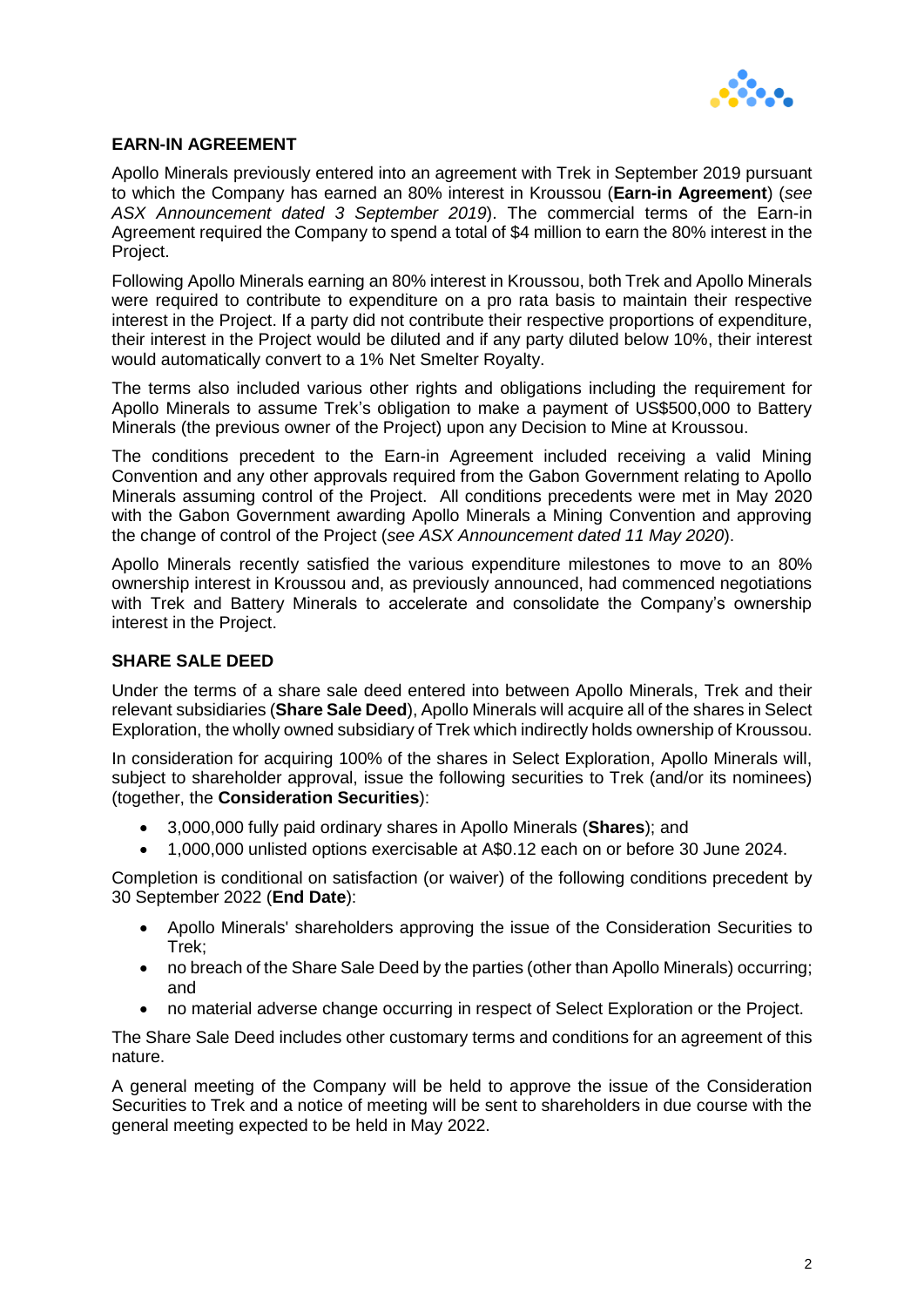

#### **DEED OF TERMINATION AND RELEASE**

Apollo Minerals, Battery Minerals, Trek and its subsidiary have entered into a deed of termination and release pursuant to which Apollo Minerals has been released from various vendor payment obligations owed to Trek and Battery Minerals under the Earn-in Agreement in respect of Kroussou (**Deed of Termination and Release**).

The effect of entering the Share Sale Deed and Deed of Termination and Release with Trek, its subsidiaries and Battery Minerals is that Apollo Minerals will:

- consolidate 100% ownership of the Kroussou project; and
- be released from the Decision to Mine payment of US\$500,000 to Battery Minerals and all residual royalty and or production rights held by Trek and/or Battery Minerals including any rights to a 1% Net Smelter Royalty over any future production from Kroussou.

Subject to completion under the Share Sale Deed, consideration payable by Apollo Minerals under the Deed of Termination and Release is a cash payment of A\$250,000 to Battery **Minerals** 

#### **2022 EXPLORATION PROGRAM UNDERWAY**

Two diamond rigs are currently onsite at Kroussou and currently drilling at Dikaki. Dikaki is one of 18 prospects identified along the more than 80km of strike length of prospective geology at Kroussou.

Recently reported results have been positive and included **6.5m @ 8.0% Zn+Pb** from Dikaki and **5.3m @ 10.3% Zn+Pb** from Niamabimbou (*see ASX Announcements dated 24 February 2022 and 16 March 2022*). Further assay results will be reported as received.

In addition to the current active drill program, planning has commenced for an airborne electromagnetic (**AEM**) survey which is scheduled to be completed during the June quarter. The data to be provided from this survey will allow the Company to test the entire 80km strike length of prospective geology at Kroussou and potentially highlight further shallow high-grade mineralisation similar to Dikaki and Niamabimbou at other identified prospects.

Metallurgical test work is ongoing with approximately 500kg of HQ diamond core samples taken from Dikaki currently undergoing flow-sheet test work in Perth with initial results expected to be reported during the June 2022 quarter.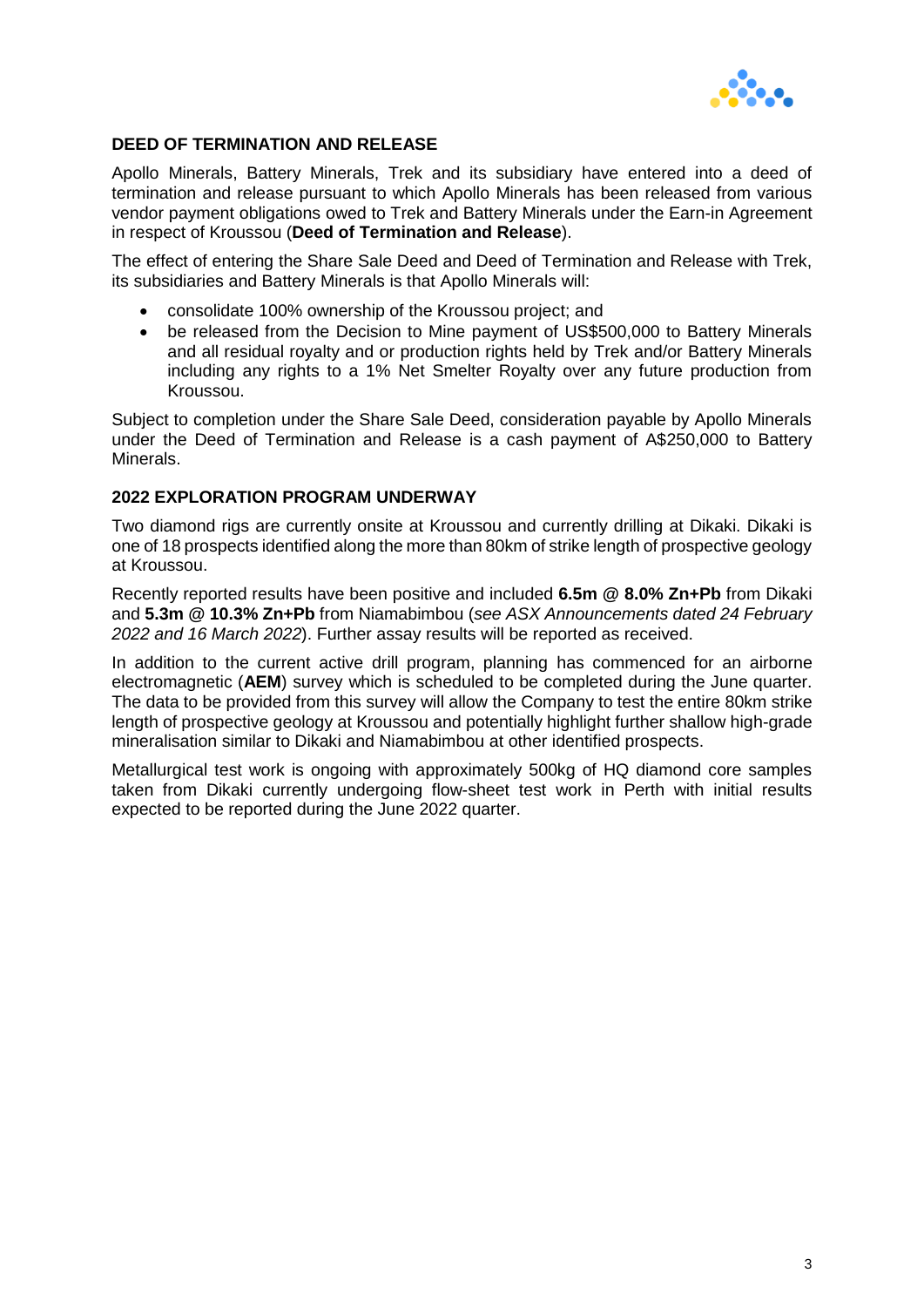



*Figure 1: Location of the Kroussou Project in Gabon with nearby transport infrastructure.*